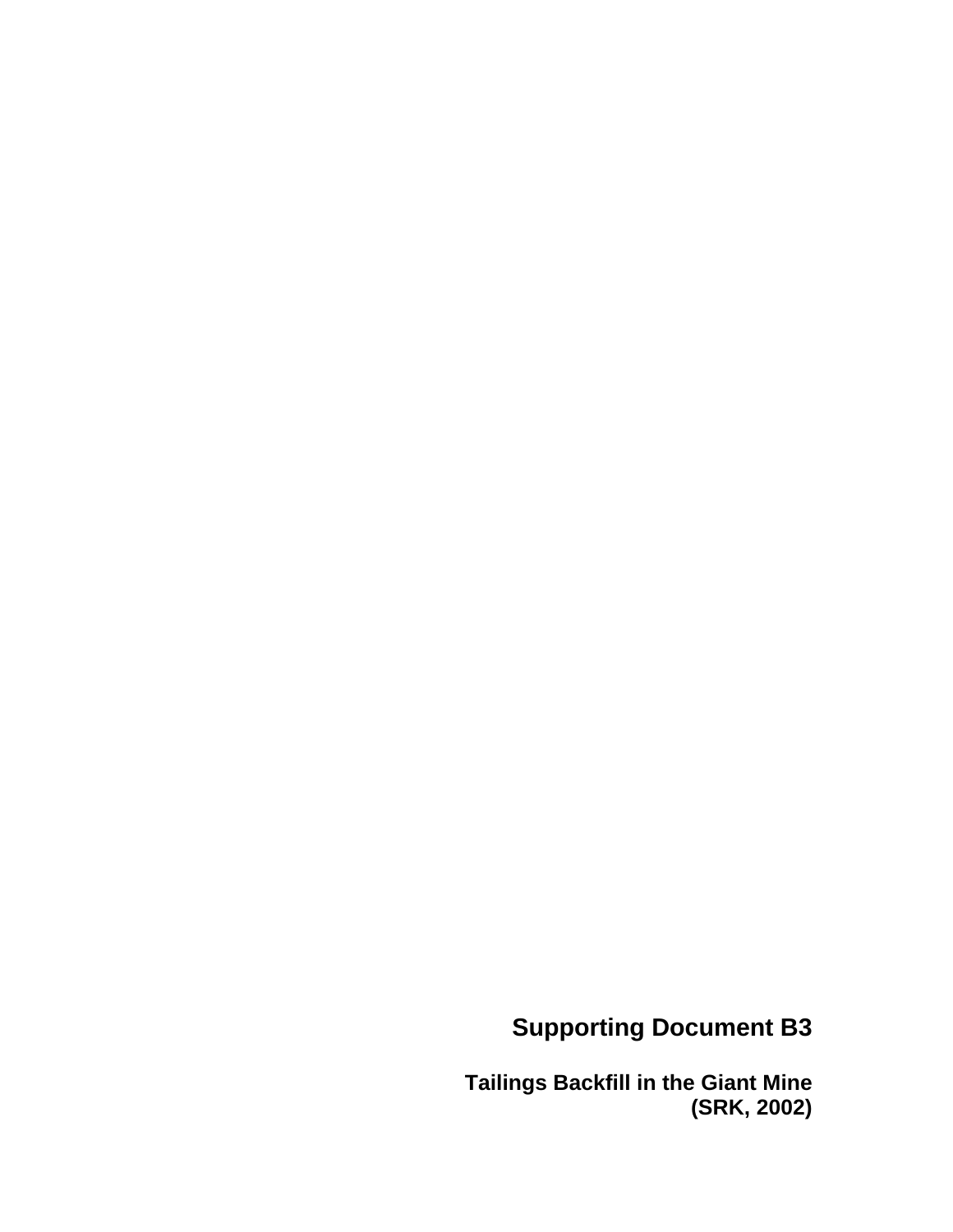## SUPPORTING DOCUMENT 4b

GIANT MINE TAILINGS BACKFILL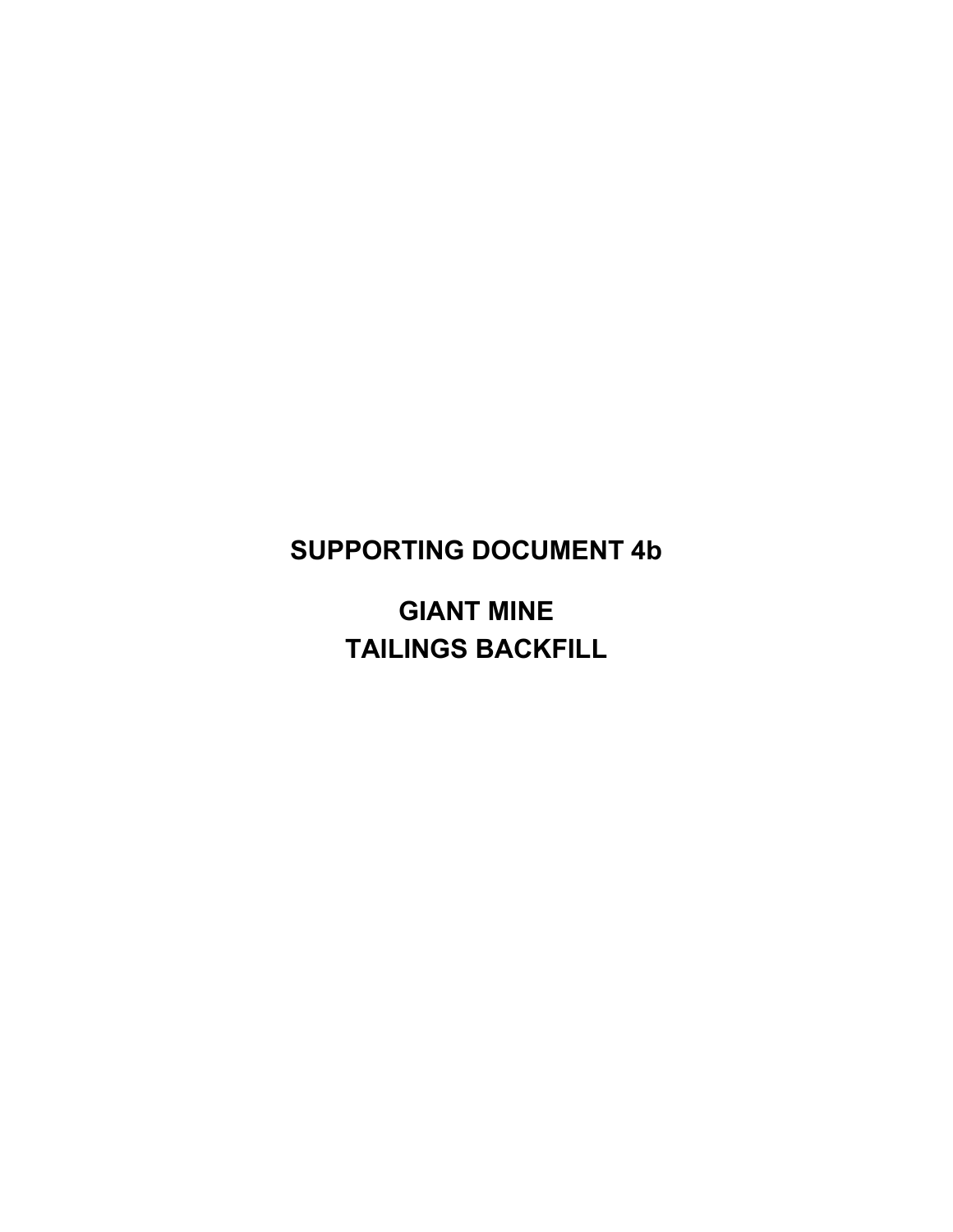

Steffen Robertson and Kirsten (Canada.) Inc. 800, 580 Hornby Street Vancouver, BC. V6C 3B6

email: [vancouver@srk.com](mailto:vancouver@srk.com) URL: <http://www.srk.com> Tel: 604.681.4196 Fax: 604.687.5532

#### MEMORANDUM

DATE: July 10, 2002

TO: File

FROM: Kelly Sexsmith

### RE: Tailings Backfill in the Giant Mine

This memo summarizes the available information on tailings backfill in the Giant Mine. The information was obtained from annual reports dating back to 1954, monthly records from 1944, and the stope records maintained on site. Most of the information was compiled by Manuel Lim of the Giant Mine Project Team (DIAND). The geochemical testing program described in Supporting Document 4 also provides valuable information on the backfilled tailings, and is briefly reviewed.

Annual reports from 1966 to 1978 were initially used to identify stopes that were mined using cut and fill methods. Records prior to this period were not available until after this initial phase of work was completed. The individual stope records (from the black stope books) were then reviewed to determine the location, the approximate period of mining and backfilling, and the total tonnes of ore broken in each stope. The results of the compilation are provided in Table 1. Several of the stope books were missing plans. Therefore, it was not possible to obtain this information for all of the stopes. Where possible, the center point of each stope was then input into Autocad and used to generate a long section of the mine showing the relative locations of all the stopes that are known to contain backfill (Figure 1).

Annual reports from 1954 to 1965 were located by Tim Canam in November 2001, approximately one year following the initial data compilation. The data was compiled in a slightly different format, which includes the amount of ore broken in each stope on an annual basis. This data is provided in Table 2. It should be noted that the records did not always distinguish "cut and fill stopes" from "tailings cut and fill stopes", and that the sum of the amount of ore recorded as being in individual tailings cut and fill stopes was typically much less than the reported total of ore actually broken in the tailings cut and fill stopes. In some cases, the annual reports could be used to determine when piping was extended to an area and to confirm that tailings would have been present in these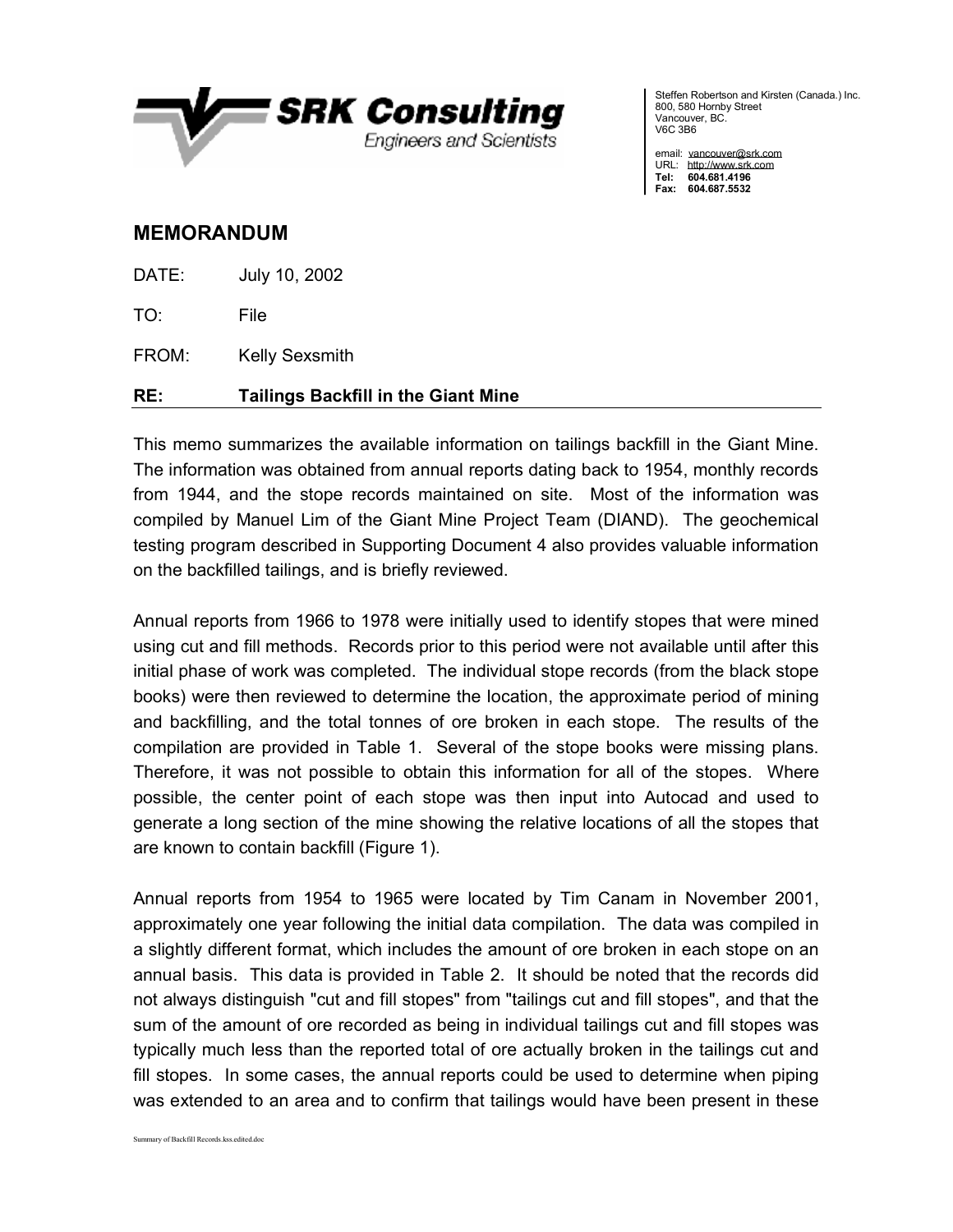

stopes. However, many of the stopes identified as "cut and fill" are likely to contain some tailings backfill.

The 1954 to 1965 records from Table 2 were used to identify some additional tailings backfilled stopes, which have been added to Table 1 (shaded). However, the detailed records for these new stopes will need to be reviewed to fill in the more detailed information on the locations and amounts of ore from each of these stopes. Once this information has been compiled, Figure 1 will be updated to include those stopes.

The 1954 to 1965 annual reports also provided some additional information on tailings backfill, including the quantity of ore broken in tailings cut and fill stopes, the tailings backfill placed each year, and general information on changes and improvements to the backfill system. This information was also available for 1966, and 1973 to 1978. This information was used to prepare a summary of the backfill production rates, as shown in Table 3. The records indicate:

- Tailings backfill was used in the mine from 1957 to 1978.
- Approximately 2.5 million tons of backfilled tailings were accounted for in the records. This corresponds closely to the estimate of 2.7 million tonnes provided in the final abandonment and reclamation plan (G. Halverson 1984, *referenced in* Golder 2001).
- There were changes to the plant noted in the annual reports for 1959 (an increase in the storage tank size), 1965 (increase in storage tank size), 1966 (construction of a cement/tailings plant), and 1967 (new tailings/cement plant commissioned).
- The backfill comprised 69 to 84% of the volume of the tailings cut and fill stopes. Mine personnel have indicated that waste rock was periodically used to supplement the tailings backfill.
- There are several cut and fill stopes that may not contain tailings backfill. Former mine personnel have indicated that development waste rock was placed in these stopes. From 1950 to 1957, gravel mixed with development waste was used for backfill.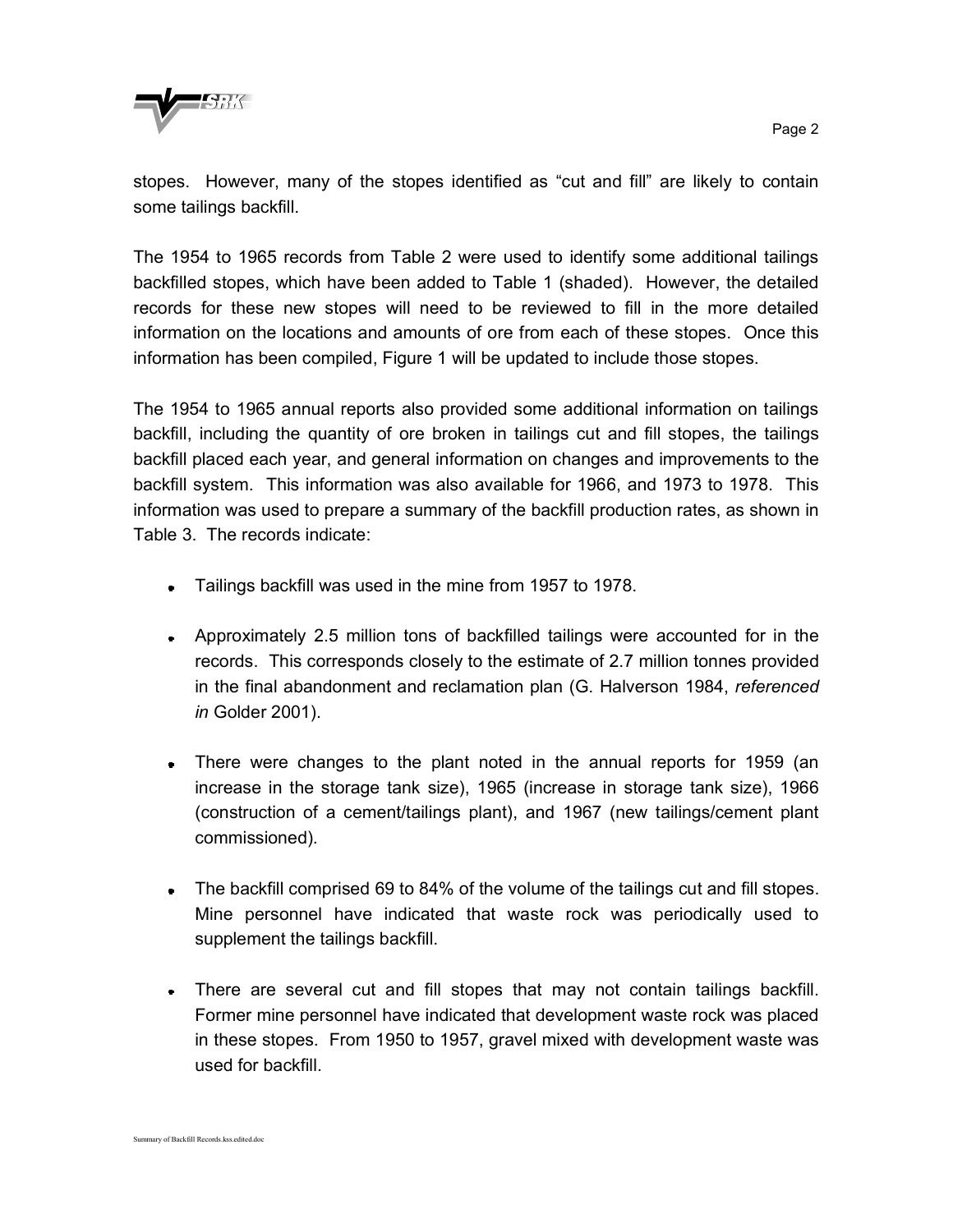

Results of the geochemical testing program (see Supporting Document 4) have indicated that there are two distinct types of backfilled tailings in the underground workings, including brown tailings with elevated sulphide and metal levels and mineralogically distinct iron oxides from the roasting process, and grey tailings with low sulphide and metal concentrations, and no traces of roaster products. Most of the brown tailings samples were from stopes completed before 1967, and most of the grey tailings samples were from stopes completed after 1967. Approximately 40% of the tailings backfill samples were brown roaster tailings, while approximately 60% were grey flotation tailings.

The presence of roaster products in the older tailings is consistent with a 1960 flowsheet (Tait 1960) which shows blending of calcine residues with the flotation tailings, cyanidation of the blended tailings, and then deposition of the coarse sands to the mine backfill. Monthly reports indicate that, in June 1967, they eliminated the tailings cyanidation circuit, which would mean it would be no longer necessary to blend the calcine residues with the flotation tailings. A former metallurgist with the mine also indicated that the change may have occurred following implementation of a territorial regulation which prohibited deposition of cyanide tailings underground (*pers. comm*, Bryan Cross), which would have necessitated the exclusive use of flotation tailings as backfill. We have not been able to determine the timing of this regulation.

The production records in Table 3 indicate that approximately 50% of the backfill production occurred prior to or during 1967, while 50% occurred after 1967. Therefore, it is reasonable to assume that half of the backfill contains roaster products.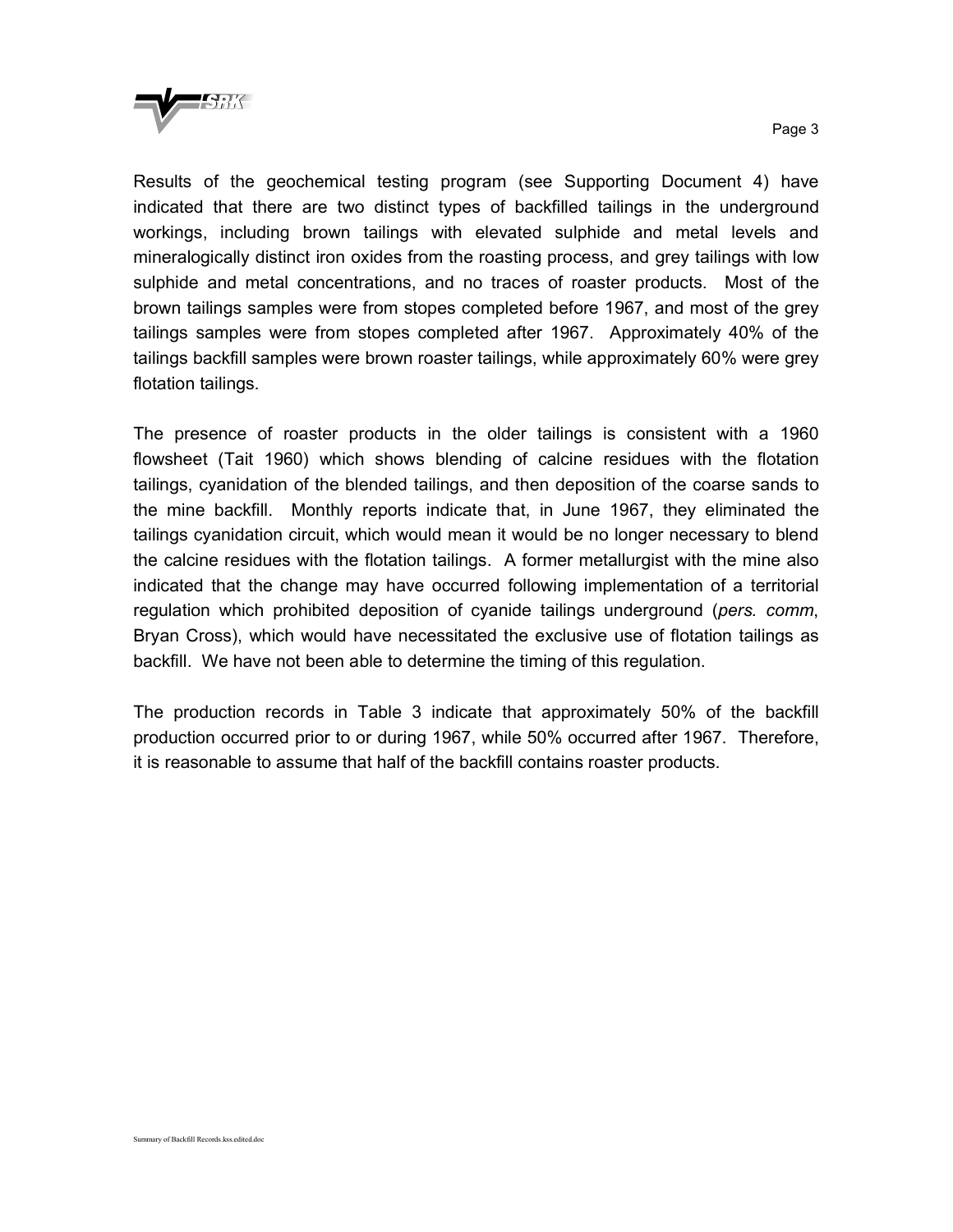

#### References:

Annual Reports (1954 to 1978)

G. Halverson 1984 (complete reference could not be located, cited in Golder, 2001).

Monthly Reports (1944 to 1999).

Stope Books (Geology Vault)

Tait, R.J.C., 1960. Recent Progress in Milling and Gold Extraction at Giant Yellowknife Gold Mines Limited. C.I.M. Annual General Meeting, Toronto, April 1960, and Transactions, Volume LXIV, 1961, pp. 204-216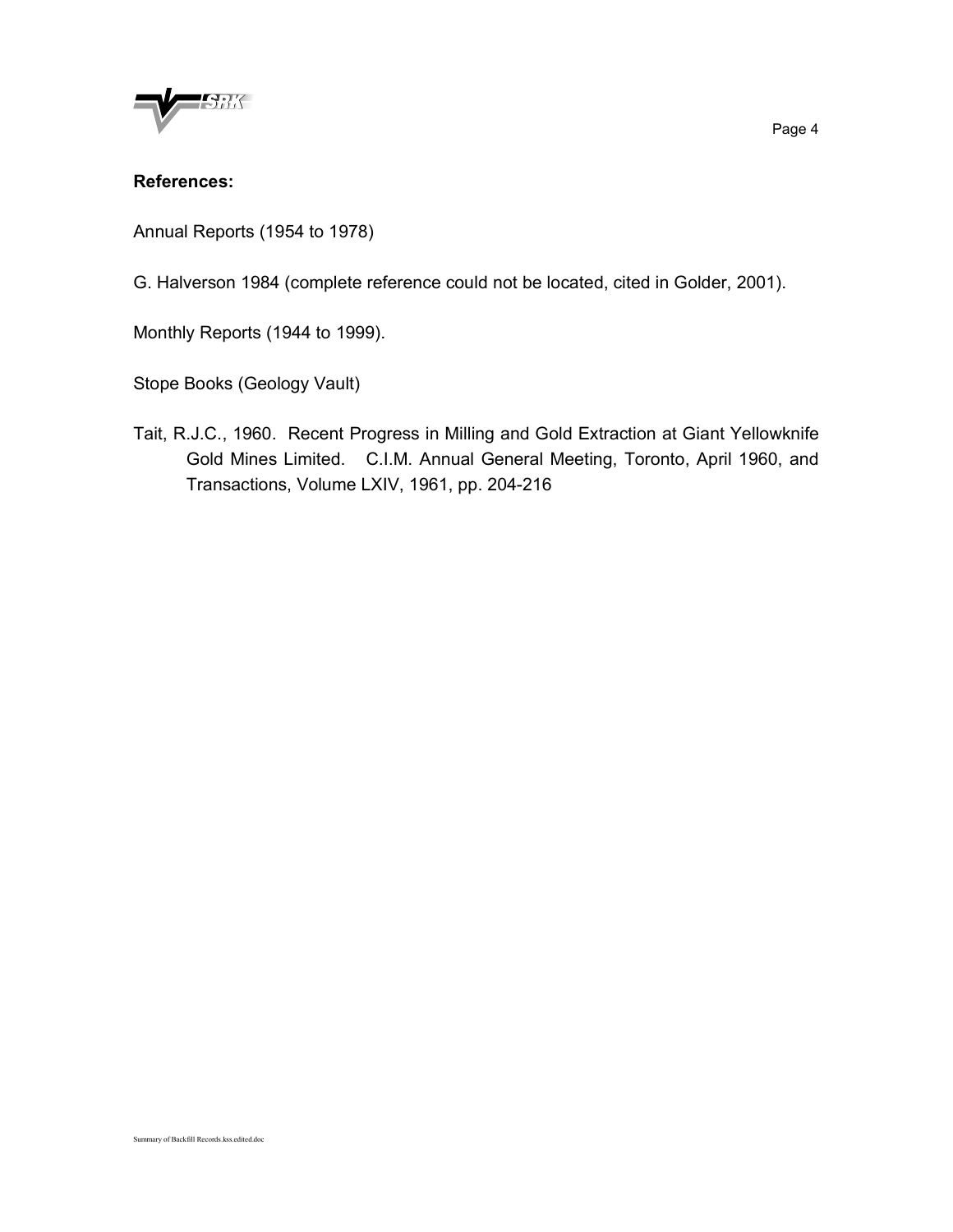| Stope No.<br>B3 131                 | <b>Access</b><br>Level<br><b>B3, 1st</b> | Northing<br>3225N       | Easting<br>850W | <b>Bottom</b><br><b>Elevation</b><br>5845 | Back(top)<br>Elevation<br>5980 | Tons of Ore<br><b>Broken</b><br>59,217 | Date Stope<br><b>Started</b><br>(month/year)<br>Apr '68 | Last Survey<br>(month/year)<br>Apr '74 | <b>Comments</b>                                     |  |
|-------------------------------------|------------------------------------------|-------------------------|-----------------|-------------------------------------------|--------------------------------|----------------------------------------|---------------------------------------------------------|----------------------------------------|-----------------------------------------------------|--|
| B3 233<br>B3 237                    | <b>B3, 1st</b>                           | 3300N                   | 900W            | 5810                                      | 5900                           | 43,958<br>12,194                       | May '67                                                 | <b>Nov '70</b>                         | <b>MISSING PLANS</b>                                |  |
| B4 143<br>B4 245                    | <b>B3, 1st</b>                           | 4300N                   | 1300W           | 5850                                      | 5900                           | 133,197<br>81,571                      | Sep '72                                                 | Jan '74                                | <b>MISSING PLANS</b>                                |  |
| B4 245 S<br>B 205 Pillar            |                                          |                         |                 |                                           |                                | 549<br>9,467                           |                                                         |                                        | <b>MISSING PLANS</b><br><b>MISSING PLANS</b>        |  |
| 445<br>450                          | 575                                      | 4800N                   | 1300W           | 5460                                      | 5640                           | 53,765<br>97,619                       | Jul '71                                                 | Feb '77                                | <b>MISSING PLANS</b>                                |  |
| 452<br>464                          |                                          |                         |                 |                                           |                                | 5,575<br>17,675                        |                                                         |                                        | <b>MISSING PLANS</b><br><b>MISSING PLANS</b>        |  |
| 715                                 | 750                                      | 1625N                   | 700E            | 5292                                      | 5340                           | 1,986                                  | <b>Nov '70</b>                                          | Mar '71                                |                                                     |  |
| 717                                 | 750                                      | 1675N                   | 580W            | 5310                                      | 5440                           | 118,260                                | <b>Nov '57</b>                                          | Mar '58                                |                                                     |  |
| 719                                 | 750                                      | 13740N                  | 7670E           | 5260                                      | 5480                           | 4,914                                  | Jul '54                                                 | Feb '60                                |                                                     |  |
| 723                                 | 750                                      | 2100N                   | 250W            | 5290                                      | 5310                           | 10,418                                 | Jun '74                                                 | May '76                                |                                                     |  |
| 737                                 | 750                                      | 3700N                   | 240W            | 5265                                      | 5310                           | 3,966                                  | Feb '64                                                 | Feb '70                                |                                                     |  |
| 738                                 | 750                                      | 3775N                   | 250W            | 5330                                      | 5440                           | 35,689                                 | Dec '73                                                 | Oct ' 77                               |                                                     |  |
| 742                                 | 750                                      | 2200N                   | 600E            | 5270                                      | 5430                           | 114,044                                | Nov '67                                                 | Aug '72                                |                                                     |  |
| 742 #17                             | 750                                      | 2425N                   | 550E            | 5200                                      | 5270                           | 2,317                                  | Dec '66                                                 | Feb '68                                |                                                     |  |
| 742 H.W.<br>742 HW #2<br>746        | 750<br>750                               | 2100N<br>4650N          | 500E<br>1150E   | 5292<br>5305                              | 5335<br>5345                   | 6,305<br>5,213                         | Mar '68                                                 | Apr '68<br>Dec '68                     | <b>MISSING PLANS</b>                                |  |
| 747<br>748                          | 750<br>750                               | 4900N<br>4850N          | 1300W<br>1160W  | 5340<br>5310                              | 5440<br>5350                   | 8,401<br>23,821<br>5,916               | Jun '67<br>Apr '70<br>Jan '69                           | Feb '72<br><b>OCT '71</b>              |                                                     |  |
| 749                                 | 750                                      | 4900N                   | 1260W           | 5340                                      | 5380                           | 5,273                                  | Jun '70                                                 | Jan '71                                |                                                     |  |
| 750 H.W.                            | 750                                      | 5120N                   | 1250W           | 5390                                      | 5570                           | 147,299                                | Feb '67                                                 | <b>Nov '77</b>                         |                                                     |  |
| 750 F.W.<br>906                     | 750<br>950                               | 4900N<br>550N           | 1300W<br>850E   | 5312<br>5060                              | 5442<br>5095                   | 23,122<br>14,952                       | Jun '70<br>Aug '71                                      | Jan '73                                |                                                     |  |
| 907                                 | 950                                      | 850N                    | 850E            | 5180                                      | 5230                           | 75,958                                 | Feb '72                                                 | <b>Feb '73</b>                         |                                                     |  |
| 910                                 | 950                                      | 1000N                   | 50E             | 5080                                      | 5160                           | 46,618                                 | Dec '64                                                 | Sep '67                                |                                                     |  |
| 911                                 | 950                                      | 1125N                   | 70E             | 5030                                      | 5060                           | 2,071                                  | Jun '72                                                 | Aug '72                                |                                                     |  |
| 914 H.W.                            | 950                                      | 1575N                   | <b>20W</b>      | 5080                                      | 5200                           | 30.220                                 | Aug '64                                                 | Mar '68                                |                                                     |  |
| 914 L.P.<br>918 W                   | 950                                      | 1200N                   | 00E             | 5055                                      | 5130                           | 8,280<br>13,744                        | Nov '68                                                 | Apr '71                                | <b>MISSING PLANS</b>                                |  |
| 918                                 | 950                                      | 1800N                   | 70W             | 5060                                      | 5220                           | 172,335                                | Jul '56                                                 | Oct '65                                |                                                     |  |
| 918#7                               | 950                                      | 1675N                   | 00E             | 5080                                      | 5120                           | 2,450                                  | Oct '68                                                 | Feb '69                                |                                                     |  |
| 919                                 | 950                                      | 2000N                   | 00E             | 5080                                      | 5190                           | 100,143                                | Nov '58                                                 | Apr '63                                |                                                     |  |
| 920                                 | 950                                      | 2000N                   | 80W             | 5110                                      | 5270                           | 142,889                                | Feb '57                                                 | May '68                                |                                                     |  |
| 921<br>925                          | 950                                      | 13910N                  | 8680E           | 5200                                      | 5294                           | 112,000<br>10,400                      | 1958<br>Jun '61                                         | 1964<br>Mar' 63                        | <b>MISSING PLANS</b>                                |  |
| 89E / 92-93                         | 750                                      | 1800N                   | 500E            | 5270                                      | 5310                           | 94,961                                 | Dec '63                                                 | Oct '68                                |                                                     |  |
| 94                                  | 750                                      | 1800N                   | 600E            | 5170                                      | 5345                           | 11,779                                 | Jun '61                                                 | Mar '71                                |                                                     |  |
| 95                                  | 750                                      | 2025N                   | 560E            | 5200                                      | 5265                           | 32,871                                 | Mar '65                                                 | Feb '67                                |                                                     |  |
| 96                                  | 950                                      | 2200N                   | 400E            | 5160                                      | 5240                           | 60,318                                 | Jan '62                                                 | <b>Nov '68</b>                         |                                                     |  |
| 97<br>98                            | 750<br>950                               | 1950N<br>1650N          | 460E<br>580E    | 5154<br>5210                              | 5295<br>5260                   | 64,542<br>19,229                       | APR '67<br><b>DEC '62</b>                               |                                        |                                                     |  |
| 98 E<br>99 N.W.                     | 750                                      | 2300N                   | 600E            | 5260                                      | 5280                           | 3,840<br>873                           | <b>JAN '67</b>                                          |                                        | Layout has no survey shown.                         |  |
| $11 - 10$<br>11-10 E&W              | 1100                                     | 1000N                   | 80E             | 4920                                      | 5090                           | 66,680<br>30,005                       | Jun '60                                                 | Dec'64                                 | <b>MISSING PLANS</b>                                |  |
| $11 - 13$<br>11-15 E&W              | 1100<br>1100                             | 12920N<br>1500N         | 8060E<br>00E    | 4985<br>4940                              | 5040<br>5070                   | 3,600<br>43,876                        | Dec '65<br>May '62                                      | May '66                                |                                                     |  |
| $11 - 16$                           | 1100                                     | 100S                    | 750E            | 4900                                      | 4930                           | 13,340                                 | Jan '83                                                 | Feb '83                                | 1983? could be waste fill.                          |  |
| 11-17 E                             | 1100                                     | 1700N                   | 300E            | 4900                                      | 5000                           | 82,186                                 | Apr '68                                                 | Jun '70                                |                                                     |  |
| 11-17 W<br>$11 - 18$                |                                          |                         |                 |                                           |                                | 8,987<br>14,200                        | 1960                                                    | 1964                                   | <b>MISSING PLANS</b><br><b>MISSING PLANS</b>        |  |
| 11-20 Cr.                           | 950                                      | 2000N                   | 50E             | 5080                                      | 5100                           | 2,033                                  | Feb '67                                                 | Feb '69                                |                                                     |  |
| 11-20                               | 1150                                     | 1900N                   | 100E            | 4920                                      | 5080                           | 184,982                                | Jan '58                                                 | Feb '67                                |                                                     |  |
| $11 - 21$                           | 1100                                     | 13500N                  | 8460E           | 4905                                      | 5082                           | 59,700                                 | Dec '60                                                 | May '68                                |                                                     |  |
| $11 - 22$                           | 1100                                     | 1800N                   | 300E            | 4910                                      | 4985                           | 17,571                                 | Feb '73                                                 | Mar '76                                |                                                     |  |
| 11-81<br>12-6 & 12-6 LP             |                                          |                         |                 |                                           |                                | 5,783<br>92,636                        |                                                         |                                        | No survey shown on the plan<br><b>MISSING PLANS</b> |  |
| 12-6 N                              | 1100                                     | 500N                    | 40E             | 4830                                      | 4895                           | 2,830                                  | Jul '67                                                 | <b>Nov '68</b>                         |                                                     |  |
| $12 - 10$                           | 1250                                     | 1050N                   | 120E            | 4830                                      | 4900                           | 51,024                                 | Jul '63                                                 | Sep '66                                |                                                     |  |
| $12 - 12$                           | 1100                                     | 1100N                   | 180E            | 4825                                      | 4892                           | 22,685                                 | May '65                                                 | Jul '67                                |                                                     |  |
| $12 - 13$                           | 1100                                     | 1350N                   | 175E            | 4840                                      | 4870                           | 20,670                                 | Feb '66                                                 | Dec '66                                |                                                     |  |
| 12-13 N                             | 1100                                     | 1400N                   | 120E            | 4820                                      | 4920                           | 32,837                                 | Mar '66                                                 | Sep '69                                |                                                     |  |
| $12 - 15$                           | 1000                                     | 1250N                   | 225E            | 4800                                      | 4935                           | 13,625                                 | Jun '69                                                 | Nov '71                                |                                                     |  |
| $12 - 17$<br>12-17 E<br>$12 - 18$   | 1100                                     | 1700N                   | 170E            | 4840                                      | 4950                           | 60,180<br>1,494<br>927                 | Oct '63                                                 | Jun '68                                | Sub drift only, no fill shown.<br>MISSING PLANS     |  |
| $12 - 19$                           | 1100                                     | 1500N                   | 200E            | 4840                                      | 4920                           | 19,108                                 | May '65                                                 | Feb '69                                |                                                     |  |
| $12 - 21$                           | 1150                                     | 2000N                   | 200E            | 4935                                      | 4960                           | 1,939                                  | Mar '60                                                 | April '60                              |                                                     |  |
| $12 - 24$                           | 1250                                     | 1925N                   | 280E            | 4808                                      | 4850                           | 22,507                                 | Mar '75                                                 | <b>Nov '76</b>                         |                                                     |  |
| 12-25                               | 1250                                     | 2150N                   | 300E            | 4760                                      | 4840                           | 27,530                                 | Mar '76                                                 | Dec '78                                |                                                     |  |
|                                     |                                          |                         |                 |                                           |                                |                                        |                                                         |                                        |                                                     |  |
| $C$ 2-27<br>$7 - 4$                 | 750                                      | 400S                    | 220E            | 5260                                      | 5330                           | 7,055<br>20,737                        | Sep '54                                                 | May '73                                | <b>MISSING PLANS</b>                                |  |
| $7 - 26$                            | 750                                      | 2700S                   | 140E            | 5260                                      | 5340                           | 33,456                                 | Oct '67                                                 | Dec '70                                |                                                     |  |
| $9-4/9-4S$                          | 950                                      | 550S                    | 200E            | 5060                                      | 5165                           | 49,741                                 | Jul '67                                                 | Oct '69                                |                                                     |  |
| $9-12S$                             | 950                                      | 1400S                   | 200E            | 5170                                      | 5270                           | 241,393                                | Mar '61                                                 | May '66                                |                                                     |  |
| 9-16N                               | 750                                      | 1850S                   | 230E            | 5270                                      | 5315                           | 231,523                                | Dec '66                                                 | Aug '67                                |                                                     |  |
| 9-16 SW                             | 750                                      | 2000S                   | 250E            | 5230                                      | 5310                           | 14,150                                 | Nov '64                                                 | Aug '67                                |                                                     |  |
| 11-3N                               | 1100                                     | 400S                    | 250E            | 4940                                      | 5090                           | 79,269                                 | Nov '63                                                 | Sep '68                                |                                                     |  |
| $11-3S$                             | 1100                                     | 600S                    | 220E            | 4900                                      | 4934                           | 50,636                                 | May '65                                                 | Dec' 66                                |                                                     |  |
| $11 - 9$                            | 1100                                     | 10800N                  | 7000E           | 4896                                      | 4920                           | 120,000                                | 1958                                                    | 1964                                   |                                                     |  |
| $11 - 14$                           | 1100                                     | 1450S                   | 280E            | 4980                                      | 5010                           | 2,707                                  | Jul '68                                                 | Jan '70                                |                                                     |  |
| $12 - 4$                            | 1250                                     | 11300N                  | 7300E           | 4812                                      | 4960                           | 24,700                                 | Feb '61                                                 | Apr '64                                |                                                     |  |
| $12 - 7$<br>$12 - 8$                | 1250                                     | 10825N                  | 7120E           | 4748                                      | 4911                           | 235000                                 | Aug '58                                                 | Jan '65                                | <b>MISSING PLANS</b>                                |  |
| 12-9 N&S<br>$12 - 20$               |                                          |                         |                 |                                           |                                |                                        |                                                         |                                        | <b>MISSING PLANS</b><br><b>MISSING PLANS</b>        |  |
| $15 - 8$<br>15-8 Cr.                | 1500<br>1250                             | 850S<br>1000S           | 400E<br>350E    | 4680<br>4738                              | 4825<br>4748                   | 1,336                                  | Mar '61<br>Dec '67                                      | Feb '68<br>Feb '68                     |                                                     |  |
| $15-9$                              | 1500                                     | 950S                    | 560E            | 4600                                      | 4640                           | 1,758                                  | Jan '69                                                 | <b>Feb</b> '69                         |                                                     |  |
| $15 - 10$                           | 1500                                     | 1150S                   | 670E            | 4540                                      | 4600                           | 140,826                                | Jun '66                                                 | Aug '77                                |                                                     |  |
| $15 - 13$<br>$15 - 14$<br>$15 - 18$ | 1500<br>1500                             | 1330S<br>1200S<br>1820S | 625E<br>600E    | 4540<br>4560<br>4560                      | 4650<br>4600<br>4595           | 95,301<br>8,766                        | Aug '70<br>Nov '74                                      | <b>Nov '74</b><br>Jun '76<br>Jun '76   |                                                     |  |
| 15-20<br>16-5N                      | 1500<br>1500<br>1500                     | 275S<br>350S            | 580S<br>565S    | 4650<br>4600                              | 4700<br>4690                   | 18,194<br>4,299                        | Oct '75<br>Aug '71<br>Sep '64                           | May '72<br>Jun '70                     |                                                     |  |
| 16-5 E<br>16-5 S                    | 1250                                     | 550S                    | 550E<br>615E    |                                           | 4690                           | 15,133<br>3,280<br>5,430               |                                                         | May '70                                | Incomplete                                          |  |
| $16 - 4 - 5 - 6$                    | 1500                                     | 650S                    | 500E            | 4520                                      | 4590                           | 186,727                                | April '64                                               | Oct '66                                |                                                     |  |
| 16-6N                               | 1500                                     | 325S                    | 450E            | 4500                                      | 4555                           | 3,207                                  | Dec '72                                                 | Apr '73                                |                                                     |  |
| $16 - 8$                            | 1500                                     | 800S                    | 600E            | 4480                                      | 4595                           | 72,944                                 | Feb '64                                                 | Apr '69                                |                                                     |  |
| 16-8 S                              | 1500                                     | 1000S                   | 600E            | 4520                                      | 4580                           | 7,534                                  | Sep '65                                                 | Dec '68                                |                                                     |  |
| $16-9$                              | 1500                                     | 850S                    | 520E            | 4505                                      | 4605                           | 42,282                                 | Mar '64                                                 | Jan '70                                |                                                     |  |
| $16 - 11$                           | 1500                                     | 1050S                   | 550E            | 4540                                      | 4625                           | 150,175                                | Sep '69                                                 | Dec '73                                |                                                     |  |
| L 94                                | 575                                      | 1850N                   | 750E            | 5340                                      | 5375                           | 822                                    | Aug '72                                                 | Aug '72                                |                                                     |  |
| $4 - 43$                            | 575                                      | 2100N                   | 800E            | 5470                                      | 5540                           | 89,620                                 | Nov '71                                                 | Jul '73                                |                                                     |  |
| $7 - 15$                            | 750                                      | 1600N                   | 800E            | 5270                                      | 5290                           | 1,045                                  | Dec '77                                                 | Mar '78                                |                                                     |  |
| $7 - 42$<br>7-42 #17                | 750                                      | 2400N                   | 600E            | 5270                                      | 5320                           | 76,327<br>11,903                       | May '68                                                 | May '69                                | <b>MISSING PLANS</b>                                |  |
| 7-42 F.W.                           | 750                                      | 2200N                   | 700E            | 5240                                      | 5460                           | 132,583                                | Dec '68                                                 | Aug '75                                |                                                     |  |
| $7 - 43$                            | 750                                      | 1850N                   | 750E            | 5300                                      | 5380                           | 73,753                                 | Jun '71                                                 | Nov '71                                |                                                     |  |
| $9 - 17$                            |                                          |                         |                 |                                           |                                |                                        |                                                         |                                        | <b>MISSING PLANS</b>                                |  |
| S 4-74                              | 575                                      | 7350N                   | 2200W           | 5460                                      | 5485                           | 8,154                                  | Oct '70                                                 | Jun '78                                |                                                     |  |
| 7-69                                | 750                                      | 6900N                   | 2050W           | 5360                                      | 5470                           | 6,467                                  | Jan '68                                                 | Nov '69                                |                                                     |  |
| 7-71                                | 750                                      | 7100N                   | 2050W           | 5305                                      | 5475                           | 21,614                                 | Jan '68                                                 | May '70                                |                                                     |  |
| $7 - 74$                            | 750                                      | 7400N                   | 2100W           | 5320                                      | 5475                           | 36,457                                 | Mar '67                                                 | Oct '70                                |                                                     |  |
| 7-76                                | 750                                      | 7600N                   | 2140W           | 5310                                      | 5440                           | 7,985                                  | Jul '67                                                 | Apr '70                                |                                                     |  |
| $9 - 72$                            | 950                                      | 7200N                   | 1920W           | 5110                                      | 5270                           | 23,323                                 | May '72                                                 | Aug '76                                |                                                     |  |
| $9 - 73$                            | 950                                      | 7300N                   | 1940W           | 5140                                      | 5310                           | 32,043                                 | Dec '71                                                 | Oct '78                                |                                                     |  |
| $9 - 75$                            | 950                                      | 7500N                   | 1925W           | 5100                                      | 5215                           | 12,970                                 | Jun '73                                                 | Feb '78                                |                                                     |  |
| $9 - 76$                            | 950                                      | 7750N                   | 2070W           | 5225                                      | 5305                           | 19,563                                 | Nov '73                                                 | Dec '74                                |                                                     |  |
| $9 - 78$                            | 950                                      | 7775N                   | 2050W           | 5200                                      | 5230                           | 14,511                                 | July '75                                                | <b>Nov '77</b>                         |                                                     |  |
| $11 - 77$                           | 950                                      | 8150N                   | 1850W           | 5090                                      | 5130                           | 134,893                                | Oct '73                                                 | Apr '75                                |                                                     |  |
| $11 - 83$                           | 1100                                     | 8175N                   | 1860W           | 5020                                      | 5190                           | 45,311                                 | Mar '72                                                 | Dec '77                                |                                                     |  |

**Table 1 Giant Mine Underground Tailings Backfill 1966-1977**

Prepared by: KSS Checked by: DBM

Backfill-Memo-Tables.xls / Table 1 - 1966 to 1977 / 12/12/2002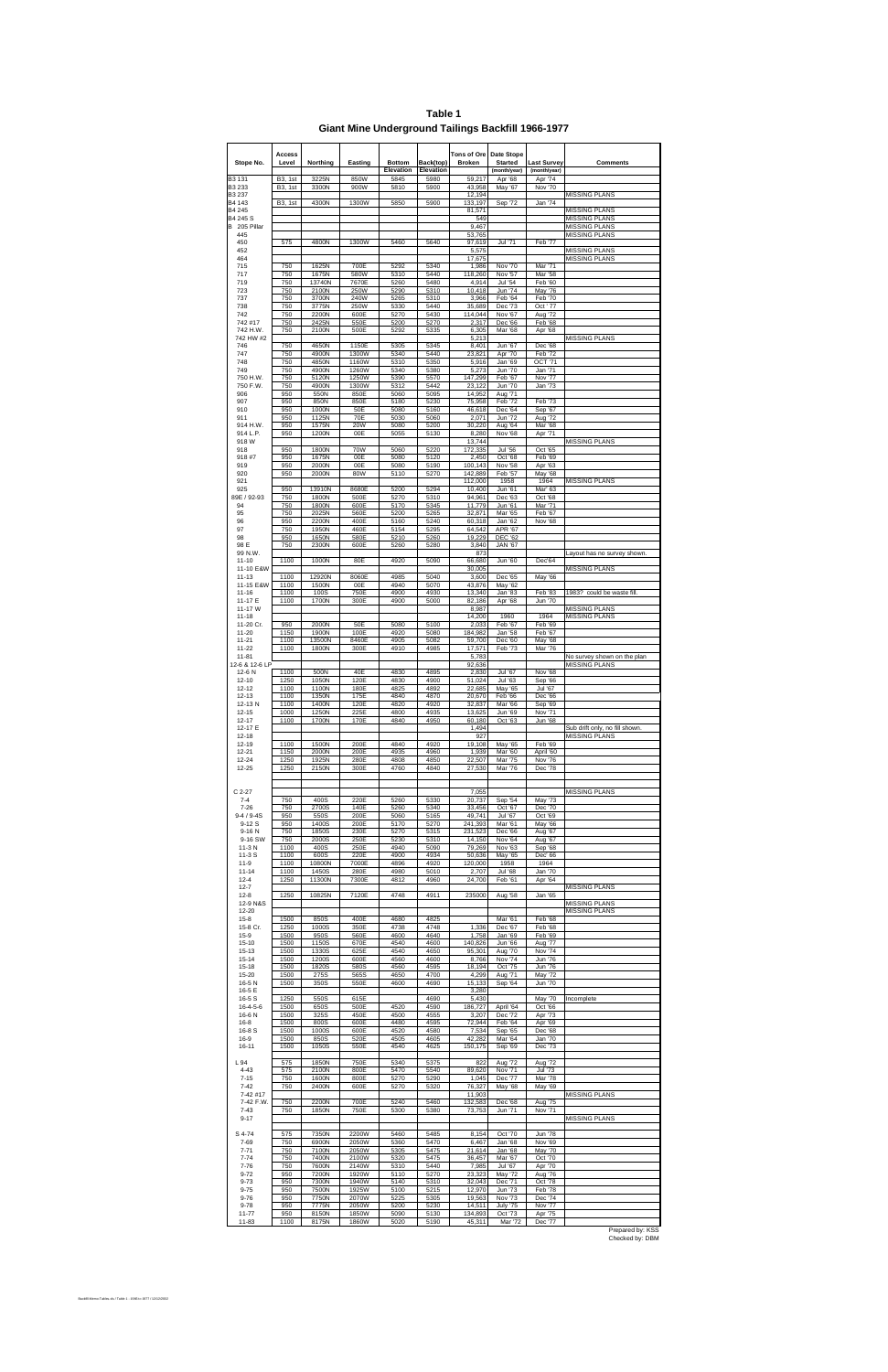**Table 2 Giant Mine Stoping Summary - 1954 to 1965**

| <b>Stopes</b>                                                         | <b>Stoping Method</b>                                                         | 1954                   | 1955                  | 1956                             | 1957                              | Tons<br>1958          | Broken<br>1959     | 1960               | 1961               | 1962               | 1963               | 1964               | 1965               | Total                       |
|-----------------------------------------------------------------------|-------------------------------------------------------------------------------|------------------------|-----------------------|----------------------------------|-----------------------------------|-----------------------|--------------------|--------------------|--------------------|--------------------|--------------------|--------------------|--------------------|-----------------------------|
| A-201<br>A-201                                                        | Open<br>Cut & Fill                                                            | 7,018                  | 1.399<br>4,329        | 4,29                             | 2,35                              |                       |                    |                    |                    |                    |                    |                    |                    | 15,066<br>4,329             |
| A-202<br>A-202 E&W                                                    | Open<br>Cut & Fill                                                            | 409                    | 775                   | 4,481                            | 10,69                             |                       |                    |                    |                    |                    |                    |                    |                    | 1,184<br>15,179             |
| A-203<br>A-269 A                                                      | Cut & Fill<br>Cut & Fill                                                      |                        | 6,15                  | 336<br>24,947                    | 6,22<br>8,20                      |                       |                    |                    |                    |                    |                    |                    |                    | 6,560<br>39,306             |
| A-269 B<br>A-269 C                                                    | Cut & Fill<br>Cut & Fill                                                      |                        | 4,746                 | 26,300                           | 14,205<br>941                     |                       |                    |                    |                    |                    |                    |                    |                    | 45,251<br>941               |
| A-West Zone<br>A-301<br>A-301 S&N                                     | Cut & Fill<br>Cut & Fill<br>Cut & Fill                                        | 797<br>5,120           | 12,298                | 12,306                           | 8,291                             |                       |                    |                    |                    |                    |                    |                    |                    | 797<br>17,418<br>20,597     |
| A-302<br>A-302 E&W                                                    | Cut & Fill<br>Cut & Fill                                                      | 6,852                  | 16,398                | 14,769                           | 14,666                            |                       |                    |                    |                    |                    |                    |                    |                    | 23,250<br>29,435            |
| $B-114$<br>B-118                                                      | Open<br>Open                                                                  | 553                    | 803                   |                                  | 307<br>445                        |                       |                    |                    |                    |                    |                    |                    |                    | 307<br>1,801                |
| B-118<br>$B-2-02$                                                     | Cut & Fill<br>Open                                                            |                        |                       | 1,132                            |                                   |                       |                    |                    |                    | 1,686              | 174                |                    |                    | 1,132<br>1,860              |
| B-202<br>B-204                                                        | Cut & Fill<br>Open                                                            |                        |                       | 2,932                            | 5,251                             |                       |                    |                    |                    |                    | 250                |                    |                    | 8,183<br>250                |
| B-207L Pillar<br>B-2-08 ADsub                                         | Open<br>Open                                                                  |                        |                       |                                  |                                   |                       |                    |                    |                    | 1,004              | 1,747<br>1,030     | 2,029              | 3,164              | 6,940<br>2,034              |
| B-208<br>B-211                                                        | Shrinkage<br>Shrinkage                                                        |                        |                       |                                  |                                   | 1,223                 | 312<br>7,346       | 1,534              | 1,916<br>500       |                    |                    |                    |                    | 3,762<br>9,069              |
| $B-212$<br>B-212-218                                                  | Shrinkage<br>Shrink. & Open                                                   |                        |                       |                                  |                                   | 3,000                 |                    | 219                | 3,265<br>2,138     | 2,893<br>4,091     | 156<br>1,793       |                    |                    | 9,314<br>8,241              |
| B-212-4<br>B-213-214                                                  | Shrinkage<br>Shrinkage                                                        |                        |                       |                                  |                                   |                       |                    | 260                | 2,305              | 46                 |                    |                    |                    | 260<br>2,351                |
| $B-214$<br>$B-221$                                                    | Shrinkage<br>Cut & Fill                                                       | 1,358                  |                       |                                  |                                   | 56                    | 865                | 717                |                    |                    |                    |                    |                    | 1,638<br>1,358              |
| <b>B-306 A</b><br>B-310                                               | Cut & Fill<br>Cut & Fill                                                      | 9,860<br>11,899        | 2,462<br>9,293        | 7,649                            | 1,533                             |                       |                    |                    |                    |                    |                    |                    |                    | 12,322<br>30,374            |
| B-310<br>B-312                                                        | Shrinkage<br>Cut & Fill                                                       | 15,845                 | 1,460                 |                                  |                                   |                       |                    |                    |                    |                    |                    |                    |                    | 1,460<br>15,845             |
| B-314<br>B-3-233                                                      | Cut & Fill<br>Cut & Fill                                                      | 4,575                  |                       |                                  |                                   |                       |                    |                    |                    |                    |                    |                    | 294                | 4,575<br>294                |
| B-3-234<br>B-3-235                                                    | Cut & Fill<br>Cut & Fill                                                      |                        |                       |                                  |                                   |                       |                    |                    |                    |                    |                    | 100<br>1,436       | 5,549<br>10,509    | 5,649<br>11,945             |
| $B - 3 - 236$<br>B-3-238                                              | Cut & Fill<br>Shrinkage                                                       |                        |                       |                                  |                                   |                       |                    |                    |                    |                    |                    | 931<br>1,503       | 6,324              | 7,255<br>1,503              |
| B-3-238<br>B-3-4-36 #3                                                | Cut & Fill<br>Cut & Fill                                                      |                        |                       |                                  |                                   |                       |                    |                    |                    |                    |                    | 2,297              | 6,667              | 6,667<br>2,297              |
| B-3-4-36 HW<br>$B-404$                                                | Cut & Fill<br>Cut & Fill                                                      |                        |                       |                                  |                                   | 1,029                 |                    |                    |                    |                    |                    | 5,611              |                    | 5,611<br>1,029              |
| $B - 4 - 04$<br><b>B-404 S</b>                                        | Shrinkage<br>Cut & Fill                                                       |                        | 160                   | 5,357                            | 1,115                             |                       |                    |                    |                    |                    |                    |                    | 2,339              | 2,339<br>6,632              |
| B-407<br>$B-4-07$                                                     | Cut & Fill<br>Shrinkage                                                       |                        |                       |                                  |                                   |                       |                    |                    |                    |                    | 145                | 4,004              |                    | 145<br>4,004                |
| $B-408$<br>B-409                                                      | Cut & Fill<br>Cut & Fill                                                      | 18,434<br>7,13         | 7,901<br>4,608        | 2,371                            | 1,030                             |                       |                    |                    |                    |                    |                    |                    |                    | 29,736<br>11,744            |
| $B-4-29$<br>$B-4-36$                                                  | Cut & Fill<br>Cut & Fill                                                      |                        |                       |                                  |                                   | 4,69<br>1,186         | 15,375             | 16,260             | 28,22'             | 18,205             | 13,023             | 478                | 2,291<br>1,170     | 7,464<br>93,440             |
| B-4-36 HW<br>B-712 A<br><b>B-712B</b>                                 | Cut & Fill<br>Cut & Fill<br>Cut & Fill                                        | 29,674<br>20,888       | 39,859<br>33,197      | 35,729<br>9,391                  | 12,96<br>1,425                    |                       |                    |                    |                    | 586                | 229<br>206         |                    | 14,115             | 14,344<br>119,020<br>64,901 |
| <b>B-712 C</b><br>B-712 E                                             | Cut & Fill<br>Cut & Fill                                                      | 7,50<br>568            | 2,92                  |                                  |                                   |                       |                    |                    |                    |                    |                    |                    |                    | 10,426<br>568               |
| B-7-12 W<br>$B-7-16$                                                  | Cut & Fill<br>Cut & Fill                                                      |                        | 2,004<br>3,857        | 7,520<br>2,998                   | 6,487                             | 194                   |                    |                    |                    |                    |                    |                    |                    | 16,205<br>6,855             |
| $B-7-17$<br>B-7-17 E                                                  | Cut & Fill<br>Cut & Fill                                                      | 12,244                 | 22.346                | 26,459<br>1,105                  | 23,167<br>138                     | 5,20                  | 4,902              | 1,743              | 3,234              | 136                |                    |                    |                    | 94,231<br>6,443             |
| B-7-17 Pillar<br>B-7-19                                               | <b>Tailings C&amp;F</b><br>Cut & Fill                                         | 15,712                 | 36,775                | 34,780                           | 44,097                            | 8,812                 | 6,204              |                    | 545                | 60<br>1,945        | 3,196<br>5,665     | 22                 | 3,049              | 6,305<br>154,557            |
| B-7-19 Pillar<br>B-7-19 Pillar                                        | <b>Tailings C&amp;F</b><br>Timber C&F                                         |                        |                       |                                  |                                   |                       |                    |                    |                    | 1,297              | 3,617              |                    | 1,669              | 4,914<br>1,669              |
| $B-7-20A$<br>B-7-20 B                                                 | Cut & Fill<br>Cut & Fill                                                      | 664<br>1,198           | 5,464<br>5,301        | 9,977<br>3,471                   | 8,715<br>50                       |                       |                    |                    |                    |                    |                    |                    |                    | 24,820<br>10,485            |
| B-7-20 C<br>B-7-21                                                    | Cut & Fill<br>Cut & Fill                                                      | 313                    | 3,617<br>5,554        | 7,133<br>10,833                  | 7,446                             | 1,897                 | 391                |                    |                    |                    |                    |                    |                    | 20,797<br>16,387            |
| $B - 7 - 27$<br>$B-7-28$                                              | Cut & Fill<br>Cut & Fill                                                      |                        |                       |                                  |                                   |                       |                    |                    | 4,463              | 3,694              | 11,890<br>412      | 11,015             | 5,433<br>7,654     | 36,495<br>8,066             |
| $B-7-29$<br>$B - 7 - 37$                                              | Cut & Fill<br>Open                                                            |                        |                       |                                  |                                   |                       | 204                | 1,46               | 343                | 1,92;              | 3,20               | 4.21<br>161        |                    | 11,345<br>161               |
| B-9-10<br>B-9-10                                                      | Cut & Fill<br><b>Tailings C&amp;F</b>                                         |                        |                       |                                  | 82                                |                       |                    |                    |                    |                    | 686                |                    | 17,380             | 82<br>18,066                |
| B-9-14<br>B-9-14                                                      | Cut & Fill<br><b>Tailings C&amp;F</b>                                         |                        |                       |                                  |                                   | 36,867                | 40,583             | 14,932             | 32,230             | 22,679             | 24,800             |                    |                    | 124,612<br>47,479           |
| <b>B-9-14 HW</b><br>B-9-14 HW                                         | Cut & Fill<br><b>Tailings C&amp;F</b>                                         |                        |                       |                                  |                                   |                       |                    |                    |                    |                    |                    | 9,063              | 3,587              | 0<br>12,650                 |
| B-9-14 E<br>B-9-14 W                                                  | Cut & Fill<br>Open & C&F                                                      |                        |                       | 1,563                            | 1,882<br>7,163                    |                       |                    |                    |                    |                    |                    |                    |                    | 3,445<br>7,163              |
| $B-9-18$<br>B-9-18 HW                                                 | Cut & Fill<br>Cut & Fill                                                      |                        |                       |                                  | 11,121                            | 29,097                | 14,643<br>2,78     | 6,707<br>1,13      | 14,929             | 22,089             | 16,701             | 10,004             | 5,493              | 101,687<br>33,020           |
| B-9-19<br>B-9-19                                                      | Cut & Fill<br>Tailings C&F                                                    |                        |                       |                                  |                                   | 20,420                | 21,48              | 6,68               | 15,426             | 20,371             | 5,454              |                    |                    | 64,014<br>25,825            |
| B-9-19/9-20<br>B-9-20                                                 | <b>Tailings C&amp;F</b><br>Cut & Fill                                         |                        |                       |                                  | 2,424                             | 30,755                | 36,599             | 15,933             | 23,526             |                    |                    | 5,253              | 2,657              | 7,910<br>109,237            |
| $B-9-20$<br>$B-9-21$                                                  | <b>Tailings C&amp;F</b><br>Cut & Fill                                         |                        |                       |                                  |                                   | 5,654                 | 4,87               | 1,02               | 12,68              | 8,577              |                    |                    |                    | 8,577<br>24,232             |
| B-9-21<br>B-9-21: B89                                                 | <b>Tailings C&amp;F</b><br>Cut & Fill<br><b>Tailings C&amp;F</b>              |                        |                       |                                  |                                   |                       |                    |                    |                    | 37,205             | 50,550             | 1,471<br>24,412    | 13,719             | 87,755<br>1,471<br>38,131   |
| .B89/92/93<br>.B94<br>.B95                                            | Cut & Fill<br><b>Tailings C&amp;F</b>                                         |                        |                       |                                  |                                   |                       |                    |                    |                    |                    |                    | 3,301<br>4,101     | 7,795              | 3,301<br>11,896             |
| .B96<br>.B96                                                          | Cut & Fill<br><b>Tailings C&amp;F</b>                                         |                        |                       |                                  |                                   |                       |                    |                    |                    |                    |                    | 2,809              | 4,036              | 2,809<br>4,036              |
| B97/99<br>B98<br>                                                     | <b>Tailings C&amp;F</b><br><b>Tailings C&amp;F</b>                            |                        |                       |                                  |                                   |                       |                    |                    |                    |                    |                    | 8,744<br>8,899     | 33,632<br>1,338    | 42,376<br>10,237            |
| B98E                                                                  | <b>Tailings C&amp;F</b><br>Cut & Fill                                         |                        |                       |                                  |                                   |                       |                    |                    |                    |                    |                    | 213                | 256                | 256<br>213                  |
| B-9-25<br>B-9-71                                                      | <b>Tailings C&amp;F</b><br>Cut & Fill                                         |                        |                       |                                  |                                   |                       |                    |                    | 2,773              | 6,119              | 1,450              | 2,365              |                    | 10,342<br>2,365             |
| $B-9-73$<br>$B-11-10$                                                 | Cut & Fill<br>Cut & Fill                                                      |                        |                       |                                  |                                   |                       | 4,617              |                    |                    |                    |                    | 3,344              |                    | 3,344<br>4,617              |
| $B-11-10$<br>B-11-13                                                  | <b>Tailings C&amp;F</b><br><b>Tailings C&amp;F</b>                            |                        |                       |                                  |                                   |                       |                    | 6,079              | 16,287             | 13,476             | 14,897             | 25,871<br>200      | 3,422              | 76,610<br>3,622             |
| B-11-15<br>B-11-15                                                    | Cut & Fill<br><b>Tailings C&amp;F</b>                                         |                        |                       |                                  |                                   |                       |                    | 746                | 1,539              | 7,203              | 9,261              | 8,360              |                    | 2,285<br>24,824             |
| B-11-15 E&W<br>$B-11-16$                                              | <b>Tailings C&amp;F</b><br><b>Tailings C&amp;F</b>                            |                        |                       |                                  |                                   |                       |                    |                    |                    |                    |                    |                    | 6,835<br>2,779     | 6,835<br>2,779              |
| $B-11-18$<br>B-11-18                                                  | Cut & Fill<br><b>Tailings C&amp;F</b>                                         |                        |                       |                                  |                                   |                       |                    | 1,468              | 7,840              | 1,867              | 2,59               | 385                |                    | 1,468<br>12,683             |
| B-11-19<br>$B-11-20$                                                  | Cut & Fill<br>Cut & Fill                                                      |                        |                       |                                  | 1,281                             | 31,883                |                    | 1,623              | 12,938             |                    |                    |                    |                    | 14,561<br>33,164            |
| B-11-20<br>B-11-21                                                    | <b>Tailings C&amp;F</b><br>Cut & Fill                                         |                        |                       |                                  |                                   | 423                   | 24,798             | 11,472             | 20,616             | 25,073             | 19,697             | 16,077             | 5,228              | 122,961<br>423              |
| $B-11-21$<br>B-11-21 FW                                               | <b>Tailings C&amp;F</b><br>Open                                               |                        |                       |                                  |                                   |                       | 5,69               | 5,539              | 8,97               | 14,960             | 18,788             | 18,507             | 437                | 72,459<br>437               |
| B-12-6<br>$B-12-10$                                                   | <b>Tailings C&amp;F</b><br><b>Tailings C&amp;F</b>                            |                        |                       |                                  |                                   |                       |                    |                    |                    | 167                | 531<br>2,515       | 11,210<br>7,367    | 14,904<br>13,881   | 26,645<br>23,930            |
| B-12-12<br>$B-12-13$                                                  | Cut & Fill<br>Cut & Fill                                                      |                        |                       |                                  |                                   |                       |                    |                    |                    |                    |                    | 300<br>589         | 19,899             | 20,199<br>589               |
| B-12-17<br>B-12-17                                                    | Cut & Fill<br>Tailings C&F                                                    |                        |                       |                                  | 1,925                             | 250                   | 196                |                    | 823                |                    | 2,453              | 14,551             | 14,451             | 3,194<br>31,455             |
| $C-5-8$<br>$C-5-9$                                                    | Cut & Fill<br>Cut & Fill                                                      | 1,436<br>10,013        |                       |                                  |                                   |                       |                    |                    |                    |                    |                    |                    |                    | 1,436<br>10,013             |
| $C - 5 - 9/5 - 11$<br>$C-5-11$                                        | Cut & Fill<br>Cut & Fill                                                      | 20,263                 | 8,263                 |                                  |                                   |                       |                    |                    |                    |                    |                    |                    |                    | 8,263<br>20,263             |
| $C-7-4$<br>$C-7-6$                                                    | Open<br>Cut & Fill                                                            | 410                    | 1,579                 |                                  |                                   |                       |                    | 1,234              | 6,156              | 6,108              | 4,125              | 4,794              |                    | 1,989<br>22,417             |
| $C-7-6$<br>$C-7-12$                                                   | Shrinkage<br>Cut & Fill                                                       | 6,099<br>1,299         | 10,692                |                                  |                                   | 2,839                 | 7,057              |                    |                    |                    |                    |                    |                    | 26,687<br>1,299             |
| $C-7-26$<br>$C-9-4$<br>$C-9-12$                                       | Cut & Fill<br>Cut & Fill<br>Cut & Fill                                        |                        |                       | 204<br>5,447                     | 511<br>40,501                     | 28,520                | 19,667             | 10,720             | 34,298             |                    |                    |                    |                    | 511<br>204<br>139,153       |
| $C-9-12$                                                              | Shrinkage                                                                     |                        |                       |                                  |                                   |                       |                    |                    |                    |                    |                    | 9,553              |                    | 9,553                       |
| $C-9-12$<br>$C-9-12N$<br>C-9-12L Pillar                               | <b>Tailings C&amp;F</b><br><b>Tailings C&amp;F</b><br><b>Tailings C&amp;F</b> |                        |                       |                                  |                                   |                       |                    |                    |                    | 19,104             | 3,23<br>376        |                    |                    | 19,104<br>3,231<br>376      |
| C-912S<br>$C-9-16$                                                    | <b>Tailings C&amp;F</b><br>Cut & Fill                                         |                        |                       |                                  |                                   | 8,020                 | 25,118             | 14,213             | 30,590             |                    | 8,653              |                    | 7,910              | 16,563<br>77,941            |
| $C-9-16$<br>$C-9-26$                                                  | <b>Tailings C&amp;F</b><br>Cut & Fill                                         |                        |                       | 1,808                            | 13,808                            | 21,320                | 14,925             | 9,351              | 1,958              | 47,707             | 41,120             | 31,996             | 20,358             | 141,181<br>63,170           |
| $C-11-3$<br>$C-11-3$                                                  | Cut & Fill<br><b>Tailings C&amp;F</b>                                         |                        |                       | 1,793                            |                                   | 3,66                  | 16,418             | 10,88              | 17,981             | 361                |                    | 13,840             |                    | 5,458<br>59,482             |
| $C-11-3S$<br>$C-11-3N$                                                | Tailings C&F<br><b>Tailings C&amp;F</b>                                       |                        |                       |                                  |                                   |                       |                    |                    |                    |                    | 2,479<br>2,734     |                    | 4,884<br>18,884    | 7,363<br>21,618             |
| $C-11-9$<br>$C-11-9$                                                  | Shrinkage<br>Cut & Fill                                                       |                        |                       |                                  | 9,727                             | 53,101                | 47,26              | 6,133              |                    |                    |                    |                    |                    | 9,727<br>106,494            |
| $C-11-9$<br>$C-12-4$                                                  | <b>Tailings C&amp;F</b><br>Cut & Fill                                         |                        |                       | 2,699                            |                                   |                       |                    | 472                | 6,986              | 1,749              | 6,225              | 6,03'              |                    | 14,005<br>10,157            |
| $C-12-4$<br>$C-12-8$                                                  | <b>Tailings C&amp;F</b><br>Cut & Fill                                         |                        |                       |                                  |                                   | 8,944                 | 41,123             | 22,063             | 43,025             | 9,547              | 5,045              |                    |                    | 14,592<br>115,155           |
| $C-12-8$<br>$C-12-9$                                                  | <b>Tailings C&amp;F</b><br>Cut & Fill                                         |                        |                       | 216                              |                                   |                       |                    |                    |                    | 51,333             | 51,750             | 14,310             | 2,985              | 120,378<br>216              |
| $-15-8$<br>$C-15-10$                                                  | <b>Tailings C&amp;F</b>                                                       |                        |                       |                                  |                                   |                       |                    |                    |                    | 417                |                    |                    |                    | 65,589<br>417               |
| $C-16-4$<br>$C-16-5$                                                  | <b>Tailings C&amp;F</b><br>Cut & Fill                                         |                        |                       |                                  |                                   |                       |                    |                    |                    | 2,034              | 9,702              | 23,784<br>1,749    | 41,887             | 77,407<br>1,749             |
| $C-16-6$<br>$C-16-8$                                                  | <b>Tailings C&amp;F</b><br><b>Tailings C&amp;F</b>                            |                        |                       |                                  |                                   |                       |                    |                    |                    | 1,113              | 8,200<br>1,405     | 25,650<br>9,336    | 16,003             | 34,963<br>26,744            |
| $C-16-9$<br>$C-16-11$                                                 | Cut & Fill<br><b>Tailings C&amp;F</b>                                         |                        |                       |                                  |                                   |                       |                    |                    |                    |                    | 666                | 2,944              | 6,714              | 9,658<br>666                |
|                                                                       | <b>Total Cut &amp; Fill (unspecified)</b>                                     | 203,651                | 237,514               | 265,706                          | 250,645                           | 301,932               | 300,949            | 133,903            | 273.913            | 54,686             | 55,599             | 59,984             | 93,781             | 2,232,263                   |
| <b>Total Tailings Cut and Fill</b><br><b>Total Open and Shrinkage</b> |                                                                               | 0<br>14,489            | $\mathbf 0$<br>16,708 | $\overline{\mathbf{0}}$<br>4,296 | $\overline{\mathbf{0}}$<br>19,995 | $\mathbf{0}$<br>7,118 | 46,909<br>15,580   | 33,972<br>2,730    | 79,245<br>10,124   | 302,888<br>9,720   | 324,887<br>5,150   | 315,476<br>17,250  | 261,860<br>5,940   | 1,365,237<br>129,100        |
| <b>Total Ore Broken</b>                                               | <b>Tones Broken in Tailings Fill Stoping</b>                                  | 218,140<br>na          | 254,222<br>na         | 270,002<br>na                    | 270,640<br>na                     | 309,050<br>199,715    | 363,438<br>281,341 | 170,605<br>140,500 | 363,282<br>276,735 | 367,294<br>302,888 | 385,636<br>324,867 | 392,710<br>315,476 | 361,581<br>304,516 | 3,726,600<br>2,146,038      |
|                                                                       | Amount of unspecified CF that is tailings                                     |                        |                       |                                  |                                   | 199,715               | 234,432            | 106,528            | 197,490            | $\Omega$           | $-20$              | $\mathbf 0$        | 42,656             |                             |
| <b>Tonnes Backfill Placed</b>                                         | % of Tailings Stope Volume as Backfill                                        | $\left  \right $<br>na | na<br>na              | na<br>na                         | na<br>na                          | 80,508<br>69.5%       | 118,478<br>77.4%   | 65,889<br>82.4%    | 123,605<br>76.4%   | 143,402<br>82.0%   | 155,175<br>84.0%   | 144,220<br>80%     | 155,158<br>78.5%   | 986,435                     |

Prepared by: KSS Checked by: DBM

Backfill-Memo-Tables.xls / Table 2 - 1954 to 1965 / 12/12/2002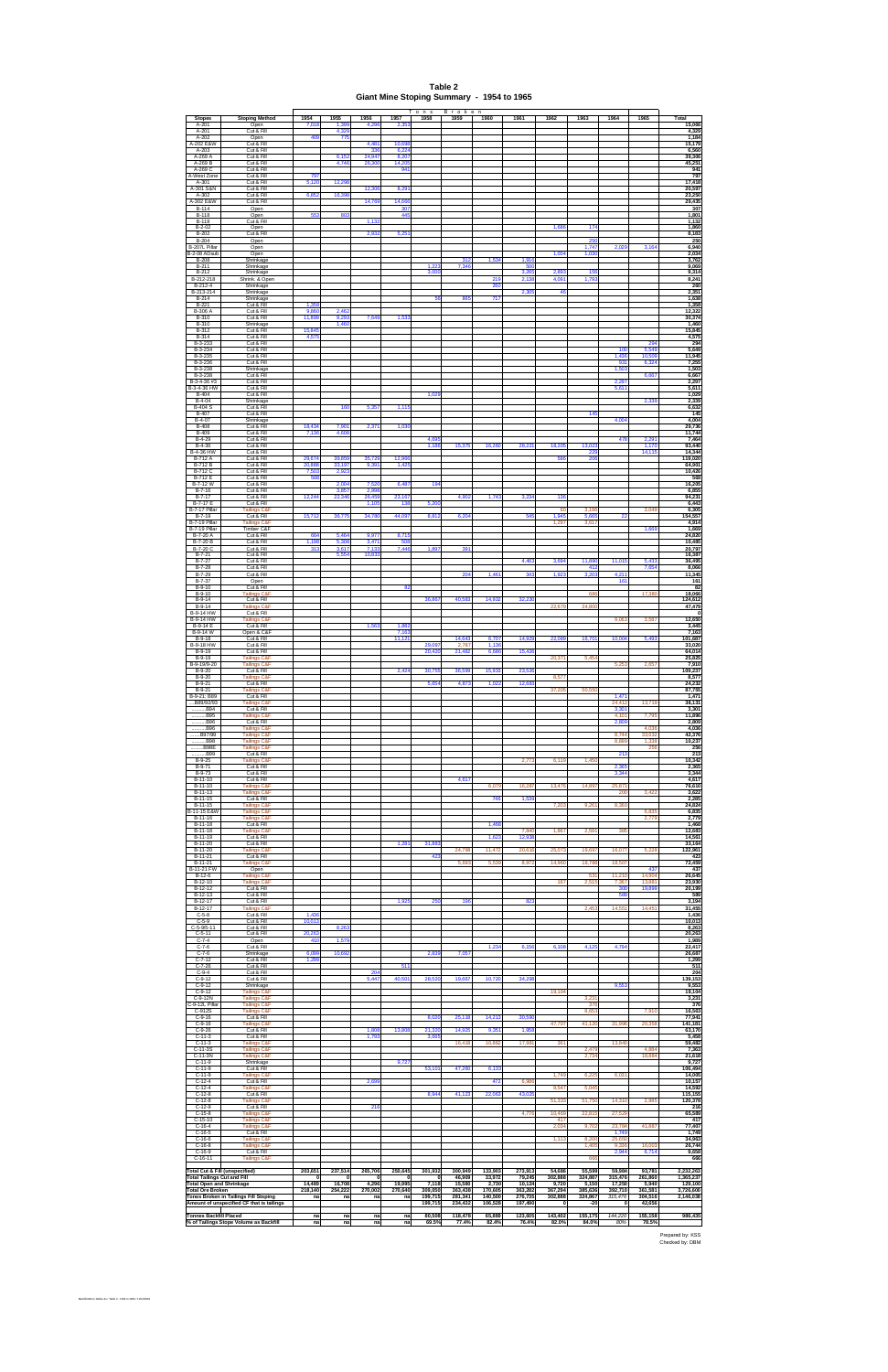| Year  | Ore        |            | Annual Rep.       |              |                      |                  |                                     |
|-------|------------|------------|-------------------|--------------|----------------------|------------------|-------------------------------------|
|       | Production | Production | <b>Actual Ore</b> | <b>DIAND</b> | <b>Backfill</b>      | Backfill as %    | Comments                            |
|       | Rate (tpd) | Rate (tpy) | <b>Broken</b>     | Records      | Poured               | <b>Total Ore</b> |                                     |
| 1954  | 700        | 255500     | 218,140           | 275,985      | 0                    | 0                |                                     |
| 1955  | 700        | 255500     | 254,222           | 286,742      | 0                    | 0                |                                     |
| 1956  | 700        | 255500     | 270,002           | 297,582      | $\ddot{\phantom{0}}$ | ?                |                                     |
| 1957  | 700        | 255500     | 270,640           | 309,673      | 7                    | 7                |                                     |
| 1958  | 700        | 255500     | 309,050           | 289,220      | 80,508               | 26%              | First record of backfill production |
| 1959  | 700        | 255500     | 363,438           | 321,002      | 118,478              | 33%              |                                     |
| 1960  | 900        | 328500     | 170,605           | 181,101      | 65,889               | 39%              |                                     |
| 1961  | 900        | 328500     | 363,282           | 366,515      | 123,605              | 34%              |                                     |
| 1962  | 900        | 328500     | 367,294           | 375,820      | 143,402              | 39%              |                                     |
| 1963  | 900        | 328500     | 385,636           | 388,190      | 155,175              | 40%              |                                     |
| 1964  | 900        | 328500     | 392,710           | 400,606      | 144,220              | 37%              | Backfill amount not specified       |
| 1965  | 900        | 328500     | 361,581           | 395,001      | 155,158              | 43%              |                                     |
| 1966  | 900        | 328500     |                   | 386800       | 152,006              | 46%              |                                     |
| 1967  | 900        | 328500     |                   | 331922       | 152,006              | 46%              | Backfill amount not specified       |
| 1968  | 900        | 328500     |                   | 374717       | 152,006              | 46%              | Backfill amount not specified       |
| 1969  | 900        | 328500     |                   | 399647       | 152,006              | 46%              | Backfill amount not specified       |
| 1970  | 900        | 328500     |                   | 424774       | 152,006              | 46%              | Backfill amount not specified       |
| 1971  | 900        | 328500     |                   | 403819       | 152,006              | 46%              | Backfill amount not specified       |
| 1972  | 900        | 328500     |                   | 401272       | 152,006              | 46%              | Backfill amount not specified       |
| 1973  | 900        | 328500     |                   | 389460       | 133,700              | 41%              |                                     |
| 1974  | 900        | 328500     |                   | 328099       | 99,643               | 30%              |                                     |
| 1975  | 900        | 328500     |                   | 391969       | 80,213               | 24%              |                                     |
| 1976  | 900        | 328500     |                   | 428154       | 65,505               | 20%              |                                     |
| 1977  | 900        | 328500     |                   | 445672       | 50,797               | 15%              |                                     |
| 1978  | 900        | 328500     |                   | 396656       | 1,200                | 0%               | Last record of backfill production  |
| Total |            |            |                   |              | 2,481,535            |                  |                                     |

**TABLE 3 Summary of Tailings Backfill Records**

Notes: *Italics* indicates the amount is an estimate

Prepared by: KSS<br>Checked by: DBM